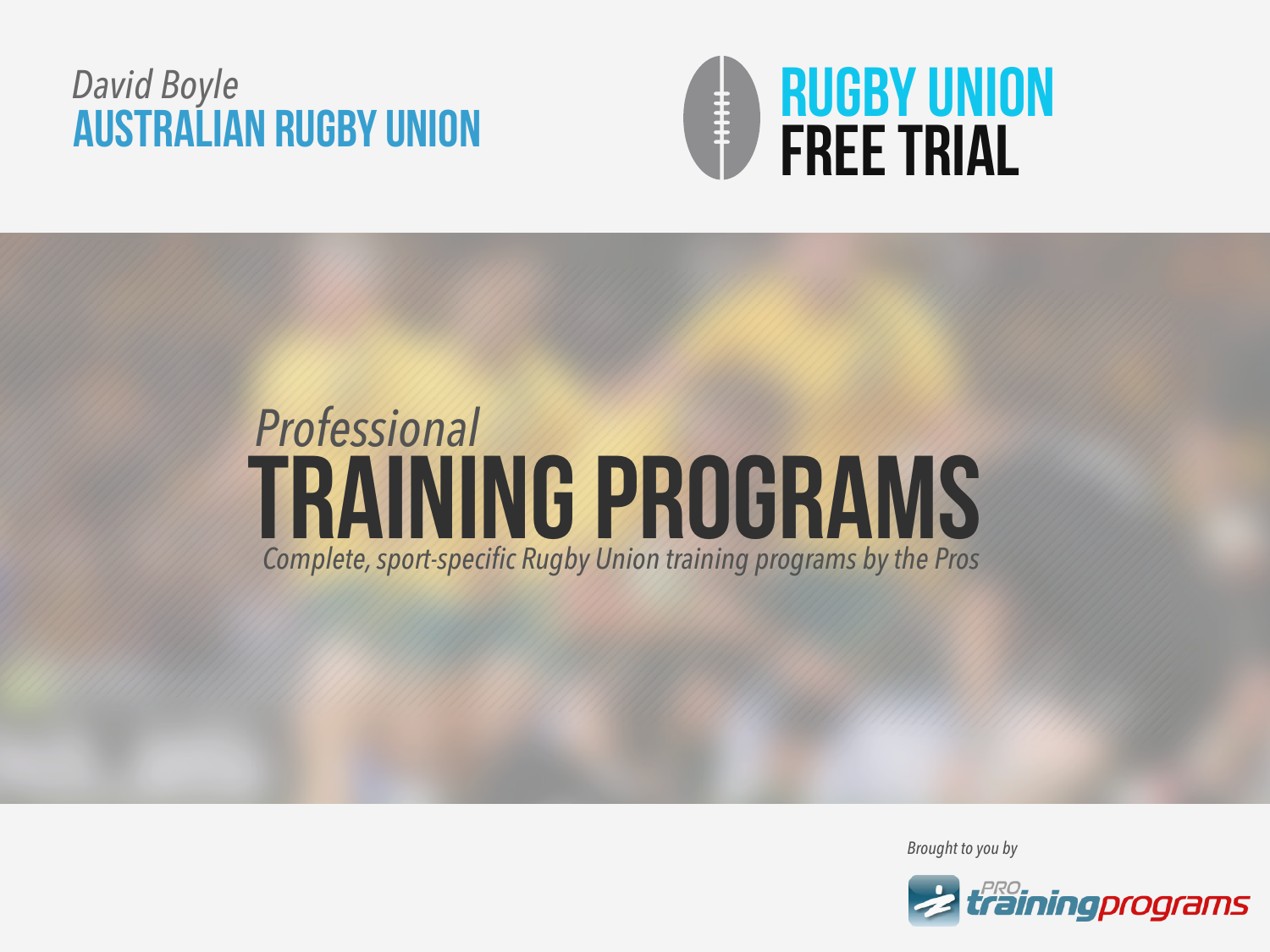#### RUGBY UNION FREE TRIAL the pro training programs difference…



#### **Rugby Union specific Speed, Strength, Power....**

Everything you need to train for Rugby Union! Our training programs include speed, strength, power & conditioning sessions designed specifically for Rugby Union.

#### **Available Instantly**

All of our Rugby Union training programs are digital books, available instantly worldwide!

#### **Written by the Pros**

Our training programs are designed by the Pros from the ARU, Super Rugby, NRL, AFL & other professional sports in Australia to MAXIMISE your sporting performance.

#### **For Athletes of All Levels**

Our training programs are personalised to your level of experience so it doesn't matter if you have just started playing Rugby Union or if you have been playing for years.

# **Make the team, get off the bench, dominate the game in 8 weeks!**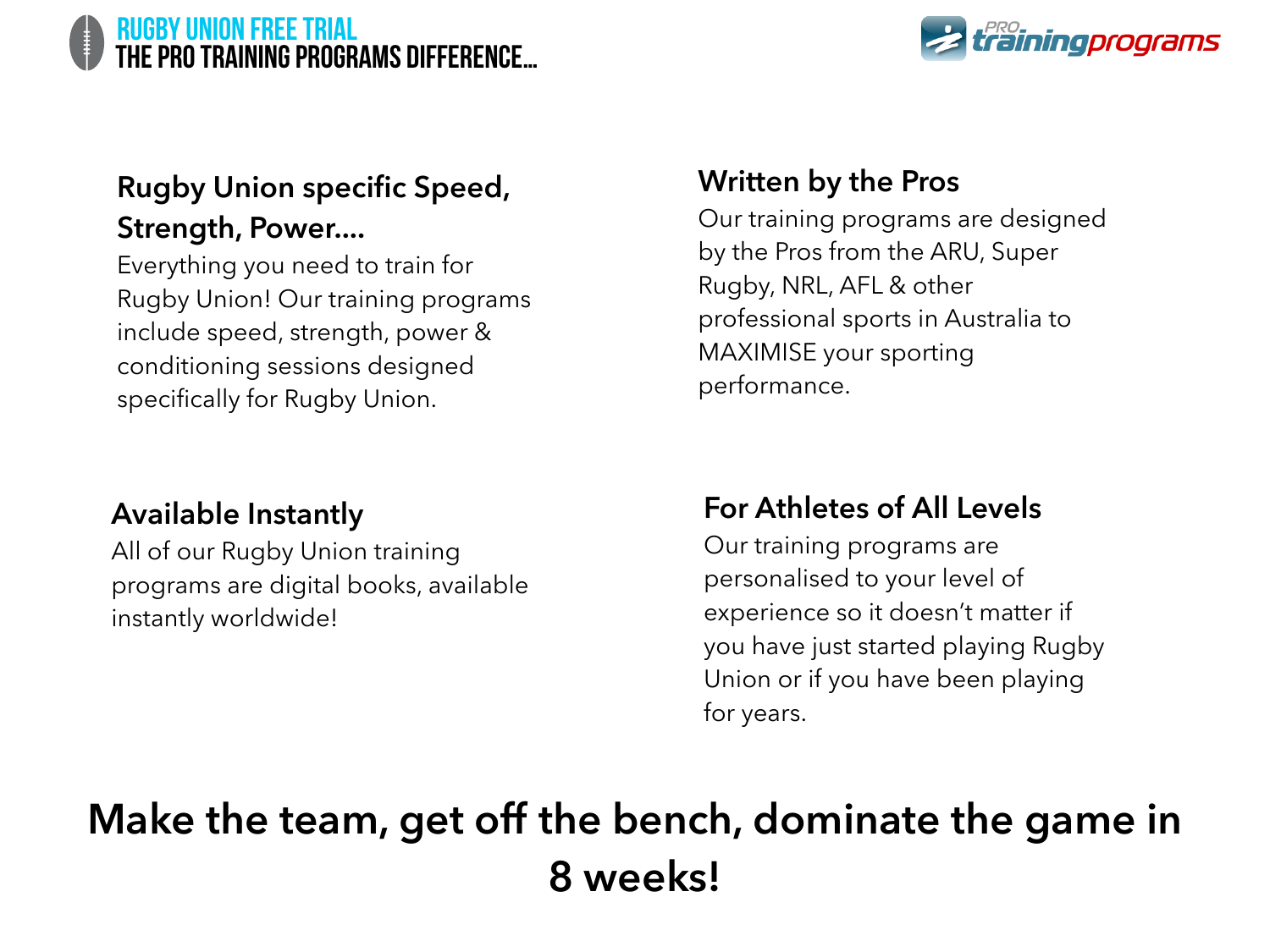

#### **TRAINING SCHEDULE**

*trainingprograms* 

| WEEK   | MONDAY   | <b>WEDNESDAY</b><br><b>TUESDAY</b> | <b>THURSDAY</b> | FRIDAY     | <b>SATURDAY</b> | <b>SUNDAY</b> |
|--------|----------|------------------------------------|-----------------|------------|-----------------|---------------|
| Week 1 | Pre Test | Aerobic 1                          |                 | Aerobic 2  |                 |               |
| Week 2 |          |                                    |                 | Aerobic 2  |                 |               |
| Week 3 |          |                                    |                 | Aerobic 4  |                 |               |
| Week 4 |          | The training                       |                 | Aerobic 6  |                 |               |
| Week 5 |          | schedule tells you                 |                 | Aerobic 8  | Anaerobic 2     |               |
| Week 6 |          | what training                      |                 | Aerobic 8  | Anaerobic 2     |               |
| Week 7 |          | sessions to do on                  |                 | Aerobic 8  | Anaerobic 4     |               |
| Week 8 |          | what days                          |                 | Aerobic 11 | Anaerobic 4     | Post Test     |
|        |          |                                    |                 |            |                 |               |



#### **TRAINING SESSION**





#### **EXERCISE DEMONSTRATIONS**

*Erainingprograms* 



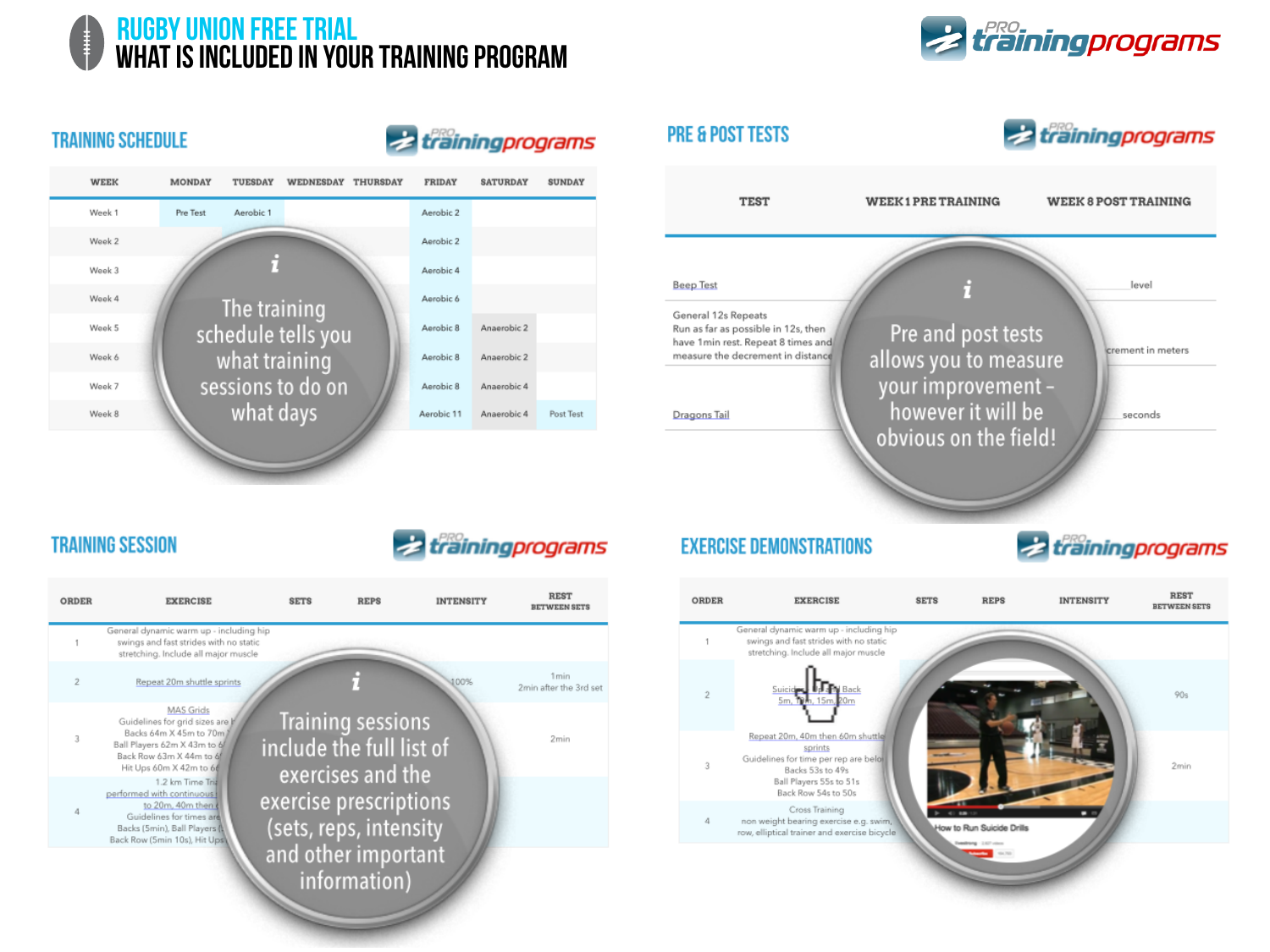





#### **David Boyle – ARU Strength and Conditioning Coach**

David Boyle played for South Sydney Rabbitoh's and NSW back in the 80's, 1989 saw him commence his interest in Strength and Conditioning. He retired in 1991 and started working with injured players, 1995 saw him join St. George as Head S/C coach. Since then he has worked with:

- **Australian Rugby Union** 2009-present
- **Kangaroos Rugby League** 2008-2010
- **South Sydney Rabbitohs** (NRL) 2005-2006
- **St. George Dragons** (NRL) 1999-2004

David has been a board member at the **Australian Strength and Conditioning Association** (ASCA) since 2004 and is an ASCA accredited Level 3 and Professional Coaching Structure Master Level Coach (PSM) and studied an MBA (Sports Management). He also presents at ASCA Conferences and Strength and Conditioning courses.

David's aims are to live life according to the core values of: Honesty, Integrity and Respect He is described by others as an "eternal optimist" seeking to exist in a world of realism. David chooses to view life's' challenges methodically and approach them with structured thought and manner.

According to David, the overall goal in training is to create an environment in which each athlete has the opportunity to reach their maximal potential. This is achieved through respect, education and communication with the athlete. Programs seek to progressively overload the athlete, integrating the various areas of athleticism. Weight programs are designed to ensure transference is made to the field, track or court. Warm ups include "Functional Movements"

His training programs follow the three laws of S&C:

- Law of Specificity, train the systems used in Rugby
- Law of Reversibility, if you don't use it you lose it
- Law of Variation, create a stimulus for the mind and body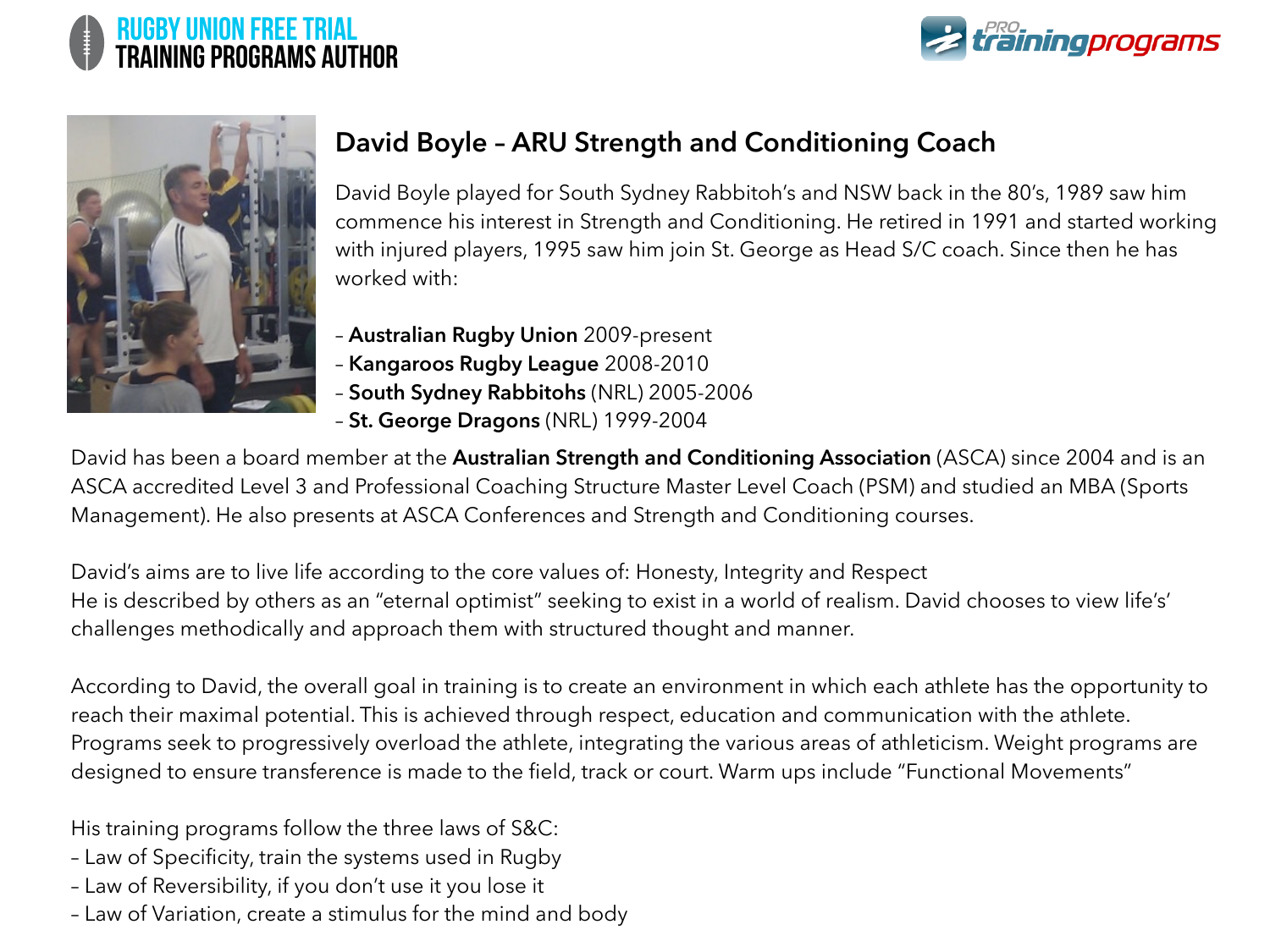



#### **Rugby Union Training Sessions**

Rugby Union is one of Australia's most popular team sports.

The different aspects of the game, including Running, Passing, Rucks, Mauls, Tackling, Scrums, Lineouts, mean that there is place for all body shapes and sizes.

Rugby Union is a game characterised by a unique blend of strength, power, speed, agility and endurance. The perfect Rugby Union athlete needs to posses all 5, regardless of the level and the position played.

Our Rugby Union training programs are designed to help you reach your 'genetic potential' based on years of professional coaching experience, and backed up by game and training data (including GPS data).

Each training day includes a combination of gym based and field training sessions.

Below is a comprehensive list of the physical qualities developed in our 2, 3 & 4 day/week Rugby Union training programs:

#### -Strength & Power - Applied/Functional Rugby Union Strength & Power - Muscle Hypertrophy

The demands of scummaging, dominating the breakdown, and tackling are specific skills that require high levels of strength. For each body type there is an optimal level of strength required to be not only successful at the game but to be able to remain injury free.

#### **-Conditioning -Anaerobic Power & Capacity -Aerobic Power & Capacity**

Whilst it is great to have the right physique, strength, speed and power; Rugby Union is a game played over 80 minutes so you also need to be properly conditioned to be able to sustain your performance over the full game. GPS game monitoring and game analysis software is telling us that players on average are covering over 6000m in a game as well as, up and down off the ground, absorbing massive impacts during tackles, scrums and in the tackle-ruck contest.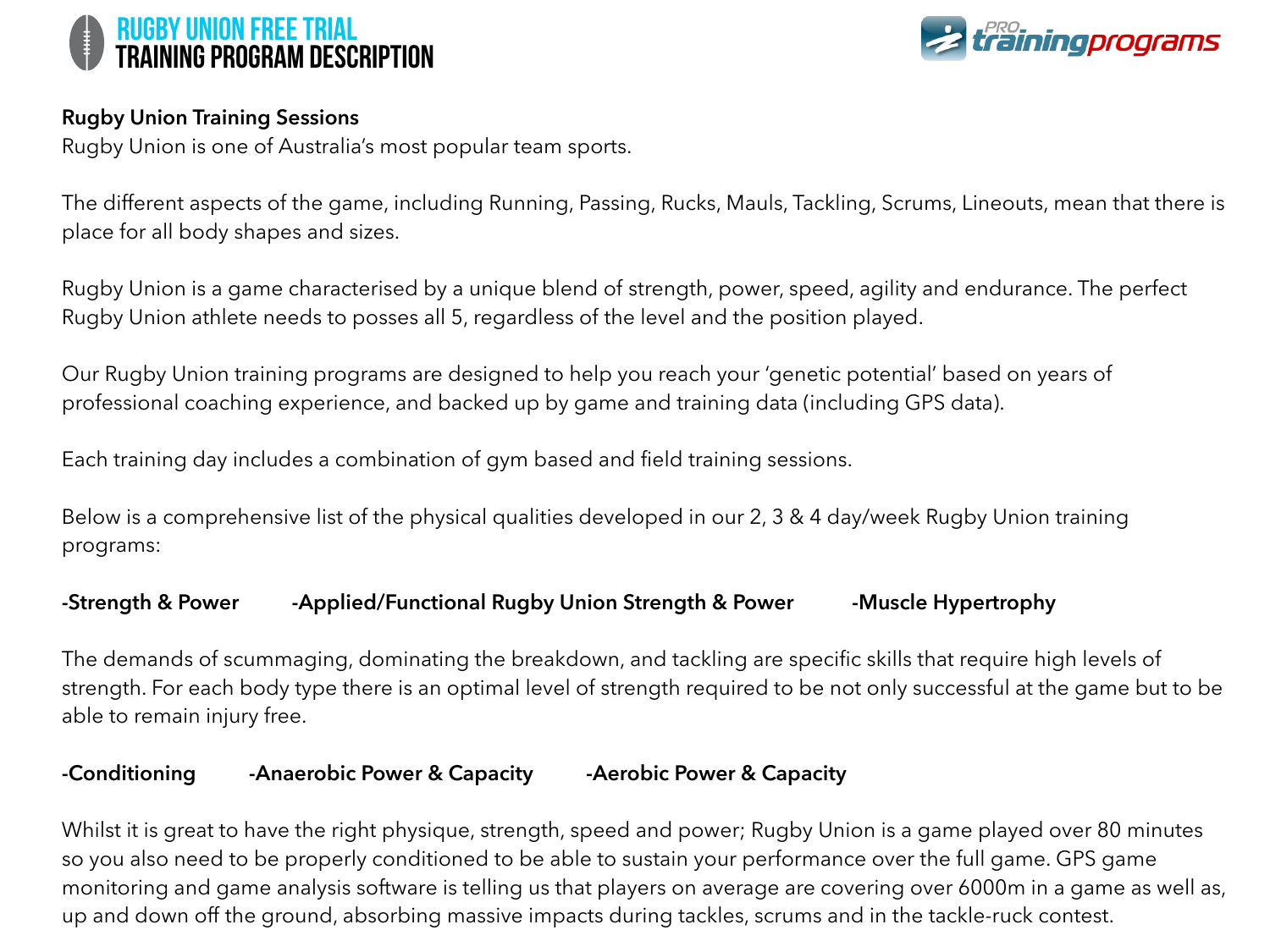#### RUGBY UNION FREE TRIAL training program description CONTINUED



The ability of a player to have a well-developed endurance system is therefore crucial in being able to sustain [up to and beyond] 80 minutes of Rugby Union.

Our aerobic training sessions address your endurance foundation – maximal oxygen uptake. Aerobic capacity represents the individuals ability to generate energy through the use of oxygen. For the Rugby Union athlete, it is particularly important to aid recovery between bouts of exercise and to allow the athlete to maintain a high level of intensity over the full 80 minutes.

Our aerobic training sessions address your endurance foundation or aerobic capacity. Aerobic capacity represents the individuals ability to generate energy through the use of oxygen.

The anaerobic training sessions then address your ability to recover from repeat high intensity exercise and to allow for efficient removal of the waste products associated with anaerobic energy production such as lactic acid. The anaerobic system promotes the development of the strong, powerful athletic movements essential for continued performance at the highest level.

-Speed -Acceleration -Maximum speed/velocity -Agility -Reaction -Quickness

Speed and Power are obvious qualities that are integral to success in the game of Rugby Union. Speed may be looked at in terms of acceleration and maximum velocity. Acceleration is crucial in moving about the field, changing direction, evading defenders and getting into the right position to make a tackle. Maximum velocity whilst not as crucial for the forwards, is a key ingredient in the make-up of a back to streak away for a try or chase down an attacker.

Our speed training sessions address the athletes ability to perform repeat high speed movements and to make speed a strength rather than a weakness!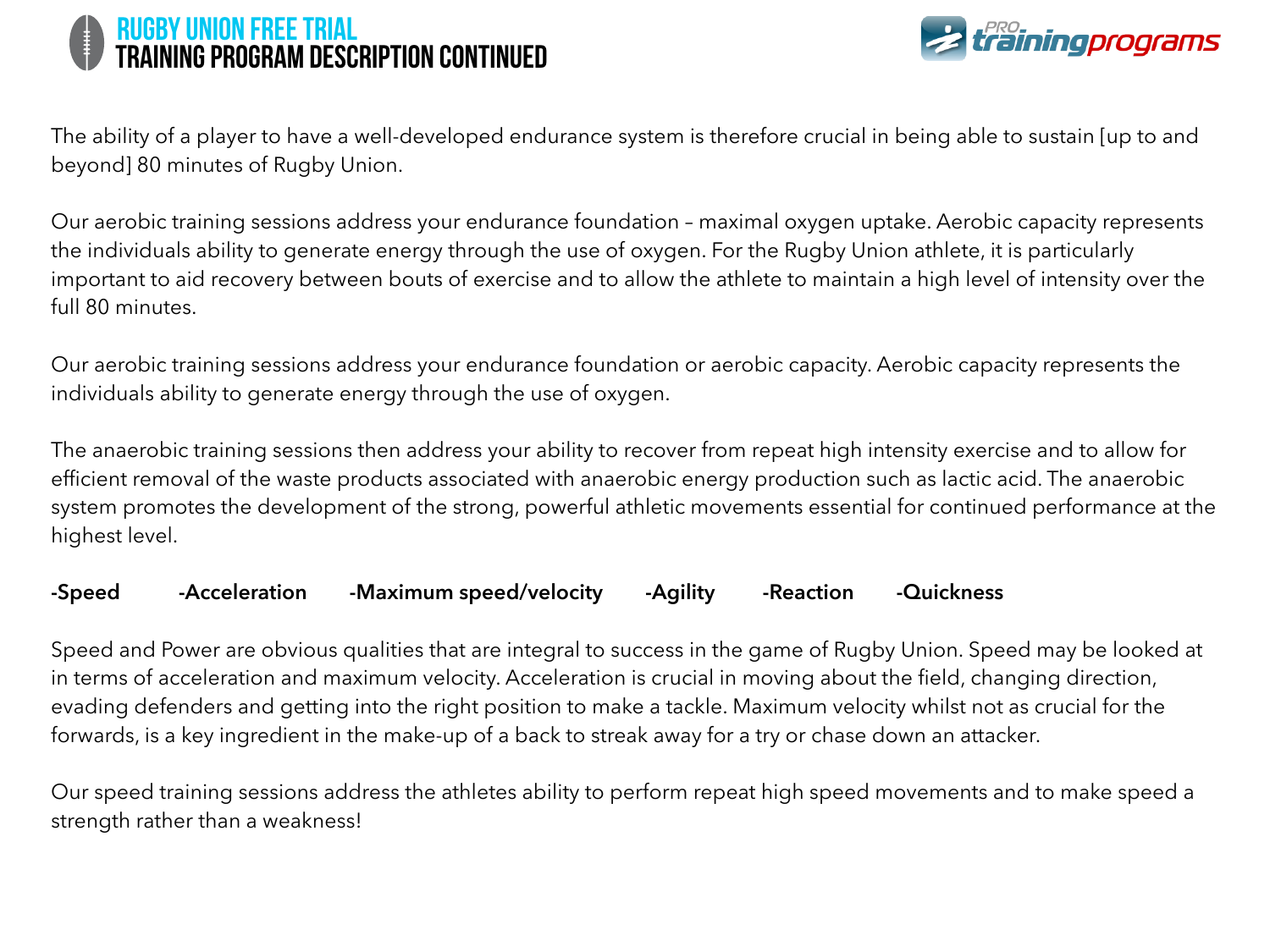





#### **WYCLIFF PALU - Wallabies and Waratahs Rugby Union Player**

I have known David Boyle from Pro Training Programs for 10 years. As a coach and trainer he really knows how to get the best out of his athletes. David continually looks at ways to improve his programs.

#### **CLINTON SILLS - Randwick 1st Grade, NSW Shute Shield**

I was put out of rugby for 10 months and wanted to keep my training up. I used Pro Training Programs to put on a lot of mass, from 84kg I got up to 96kg. My bench press went up to 1RM of 150kg from 130kg and I could throw around 55kg DB like they were nothing! Just overall strength was greatly improved with no change in my speed!!.

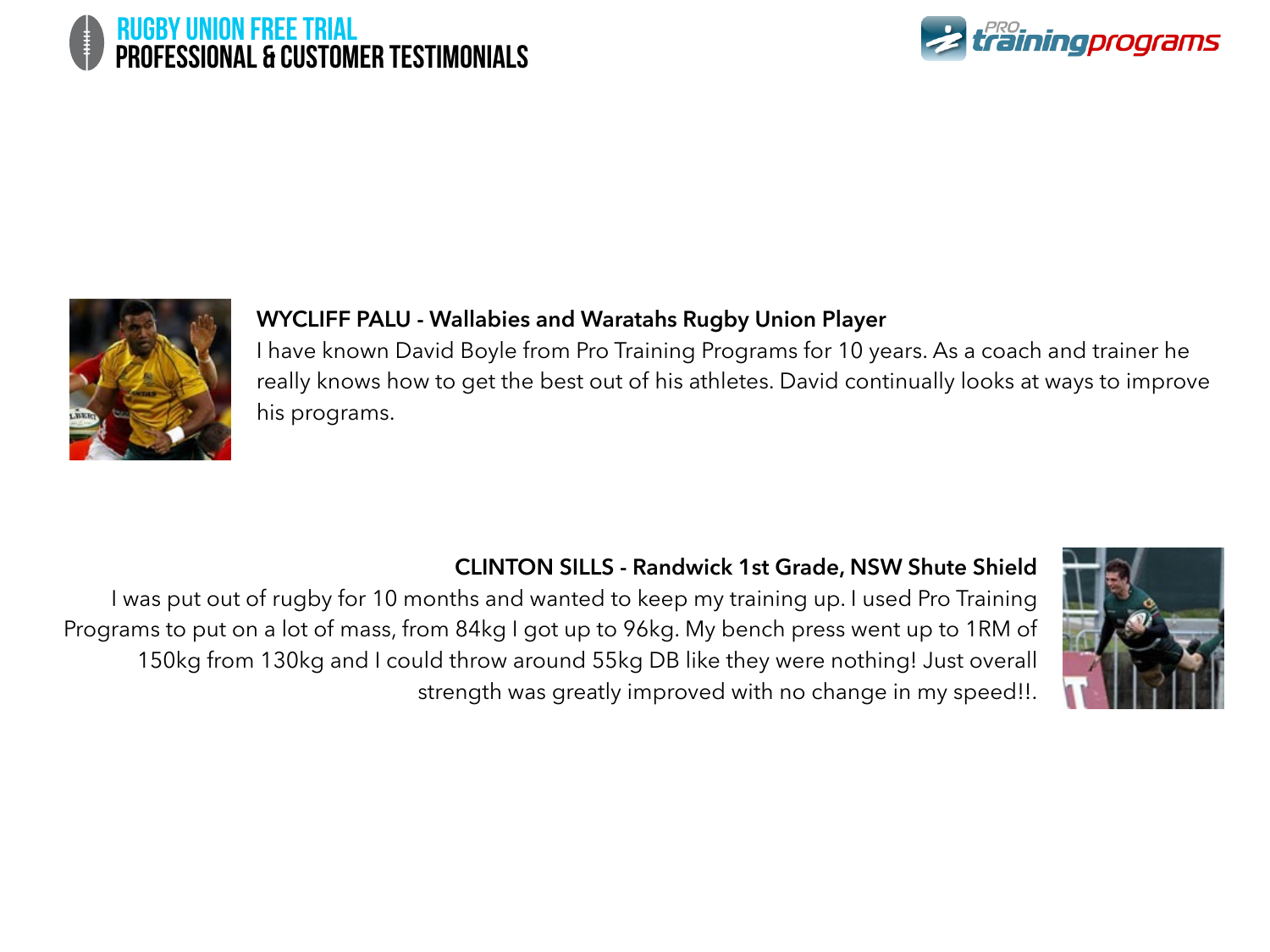



### TRAINING SCHEDULE

| <b>WEEK</b> | <b>MONDAY</b> | <b>TUESDAY</b>                                           | <b>WEDNESDAY</b> | <b>THURSDAY</b>                                          | <b>FRIDAY</b> | <b>SATURDAY</b> | <b>SUNDAY</b> |
|-------------|---------------|----------------------------------------------------------|------------------|----------------------------------------------------------|---------------|-----------------|---------------|
| Week 1      | Pre Test      | Speed 1<br>Aerobic 1<br><b>Weights 1</b>                 |                  | Agility 1<br>Anaerobic 1<br><b>Weights 2</b>             |               |                 |               |
| Week 2      |               |                                                          |                  |                                                          |               |                 |               |
| Week 3      |               | WEEKS 2-4<br>NOT INCLUDED<br>IN THE FREE<br><b>TRIAL</b> |                  | WEEKS 2-4<br>NOT INCLUDED<br>IN THE FREE<br><b>TRIAL</b> |               |                 |               |
| Week 4      |               |                                                          |                  |                                                          | Post Test     |                 |               |

Note that the 2-3 training sessions per day e.g. Speed 1, Aerobic 1 & Weights 1, can be performed in any order, back to back or morning and evening.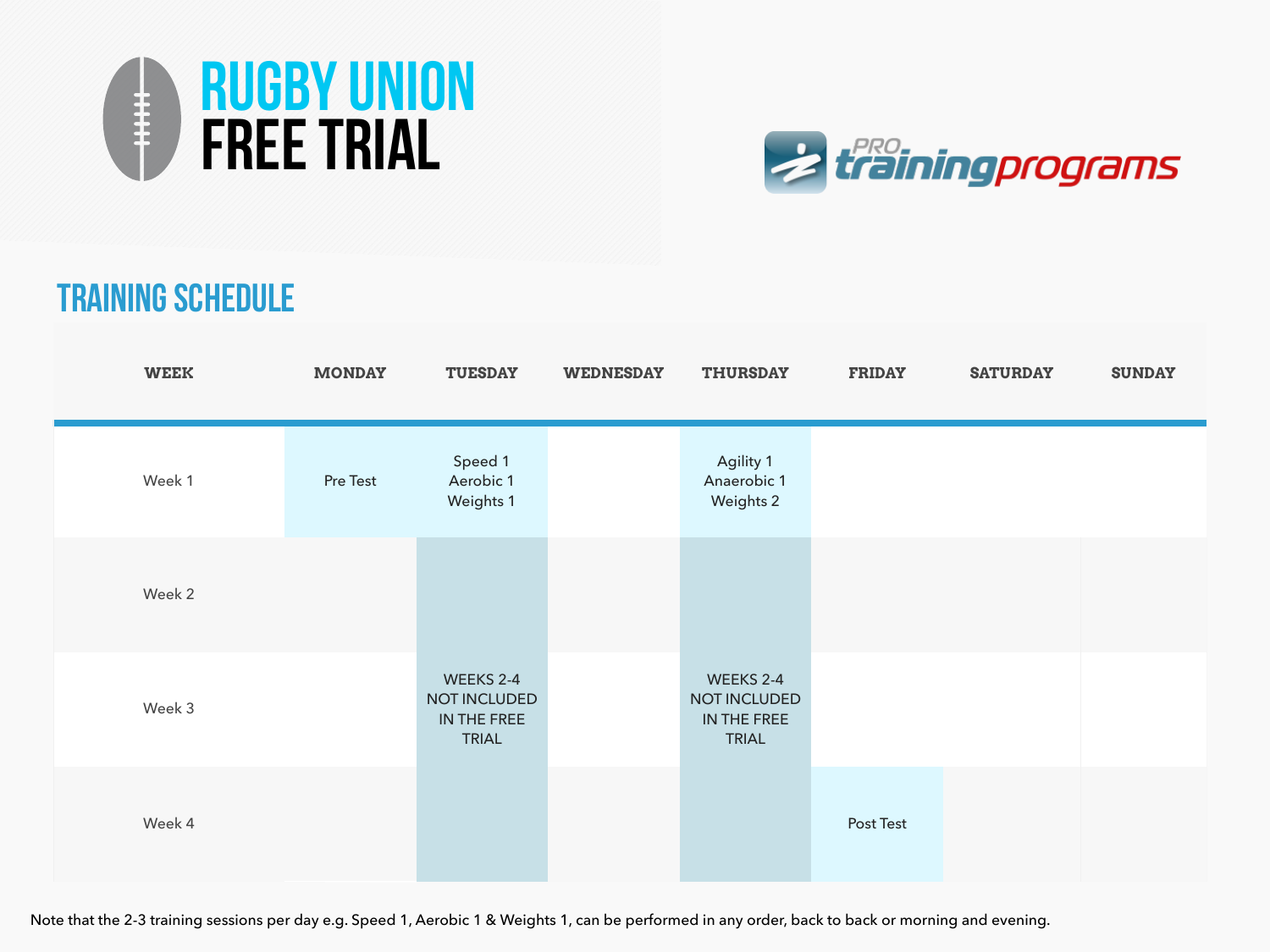



## pre & post tests

| <b>TEST</b>             | <b>WEEK1PRETRAINING</b> | <b>WEEK 8 POST TRAINING</b> |
|-------------------------|-------------------------|-----------------------------|
| <b>Bench Press 1RM</b>  | kg                      | kg                          |
| Chins 1RM               | kg                      | kg                          |
| <b>High Pull 1RM</b>    | kg                      | kg                          |
| Squat 1RM               | kg                      | kg                          |
| Deadlift 1RM            | kg                      | kg                          |
| <b>Power Cleans 1RM</b> | kg                      | kg                          |
| 1.6km Time Trial        | meters per second       | meters per second           |
| 210m Time Trial         | meters per second       | meters per second           |
| 3 x 50m Shuttle Sprints | seconds                 | seconds                     |
| 40m Sprint              | seconds                 | seconds                     |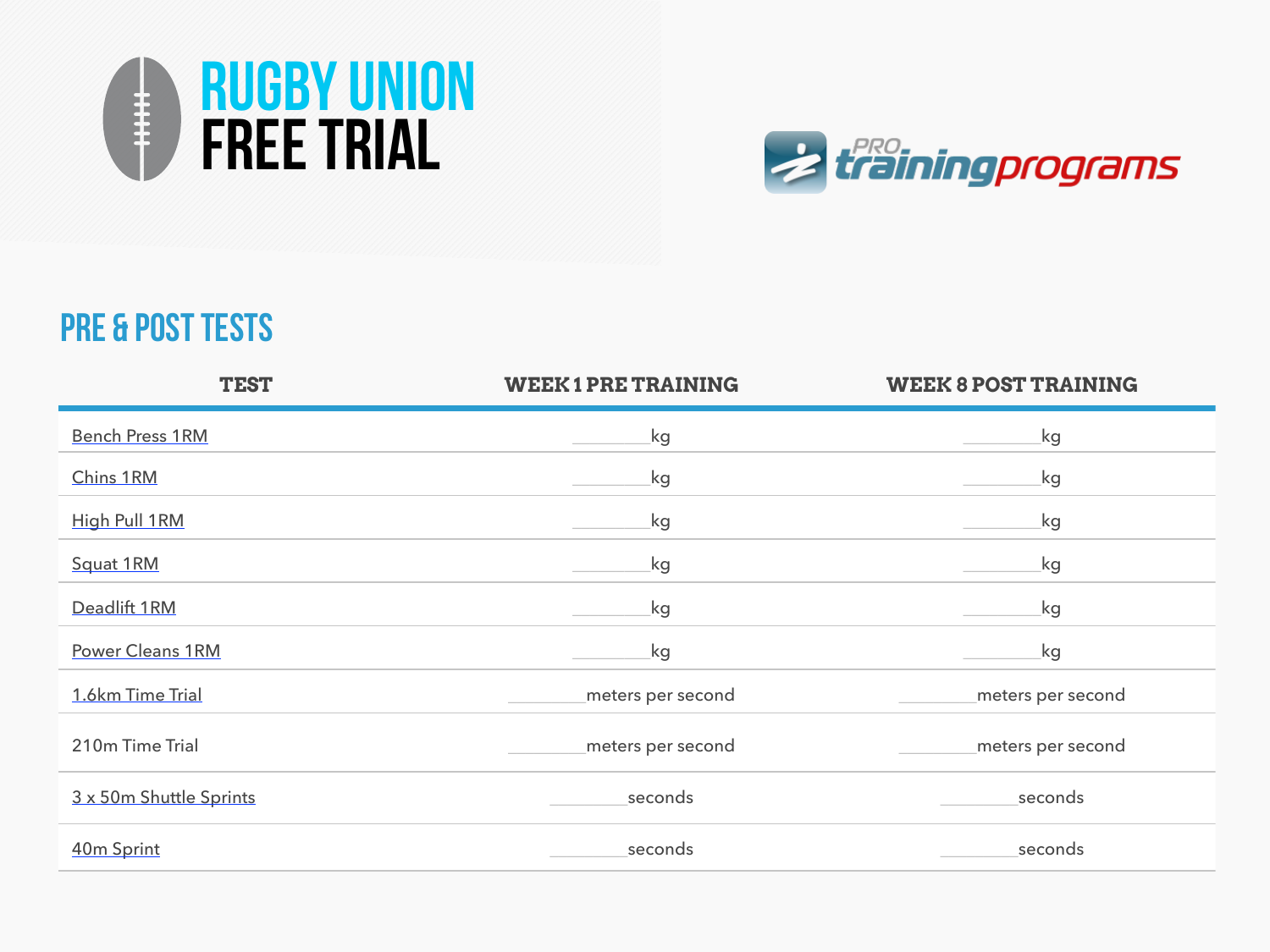



#### **WARM UP**

| <b>ORDER</b> | <b>EXERCISE</b>                               | <b>SETS</b> | <b>INTENSITY</b>             |
|--------------|-----------------------------------------------|-------------|------------------------------|
|              | 400m increasing intensity run                 |             | Building up to 80% max speed |
|              | Static stretch of major running muscle groups |             |                              |

#### Speed Technical Warm Up

| <b>ORDER</b>   | <b>EXERCISE</b>                  | <b>SETS</b>    | <b>REPS</b>                                | <b>INTENSITY</b>   | <b>REST</b>        |
|----------------|----------------------------------|----------------|--------------------------------------------|--------------------|--------------------|
|                | Leg Cycles                       |                | 10 each leg                                |                    |                    |
| $\overline{2}$ | A Skips                          | 2              | 15m                                        |                    | walk back to start |
| 3              | <b>Wall Acceleration Drill</b>   | $\mathbf 1$    | 10 each leg                                |                    |                    |
| $\overline{4}$ | Russian March                    | 2              | 15m                                        |                    | walk back to start |
| 5              | <b>Seated Running Arm Action</b> | 3              | 15s slowly increasing<br>speed of movement |                    |                    |
| 6              | Carioca                          | 2              | 15m each side                              |                    | walk back to start |
| 7              | <b>Elbow Boxing</b>              | 3              | 15s slowly increasing<br>speed of movement | Focus on technique |                    |
| 8              | Toe March                        | 2              | 10 <sub>m</sub>                            |                    | walk back to start |
| 9              | Tall Falls                       |                | 10                                         |                    |                    |
| 10             | <b>Stiff Leg Running</b>         | $\overline{2}$ | 10 <sub>m</sub>                            |                    | walk back to start |
| 11             | <b>Fall Brace Accelerate</b>     | $\overline{4}$ | 10 <sub>m</sub>                            |                    | walk back to start |
| 12             | Low Skip                         | $\overline{2}$ | 10 <sub>m</sub>                            |                    | walk back to start |

#### Speed Development

| <b>ORDER</b> | <b>EXERCISE</b>                                                        | <b>SETS</b> | <b>INTENSITY</b> | <b>REST</b>        |
|--------------|------------------------------------------------------------------------|-------------|------------------|--------------------|
|              | 50m Sprints with 20m acceleration, 10m hold speed, 20m<br>deceleration |             | 80-85%           | walk back to start |
|              | 60m Sprints with 20m acceleration, 20m hold speed, 20m<br>deceleration |             | 80-85%           | walk back to start |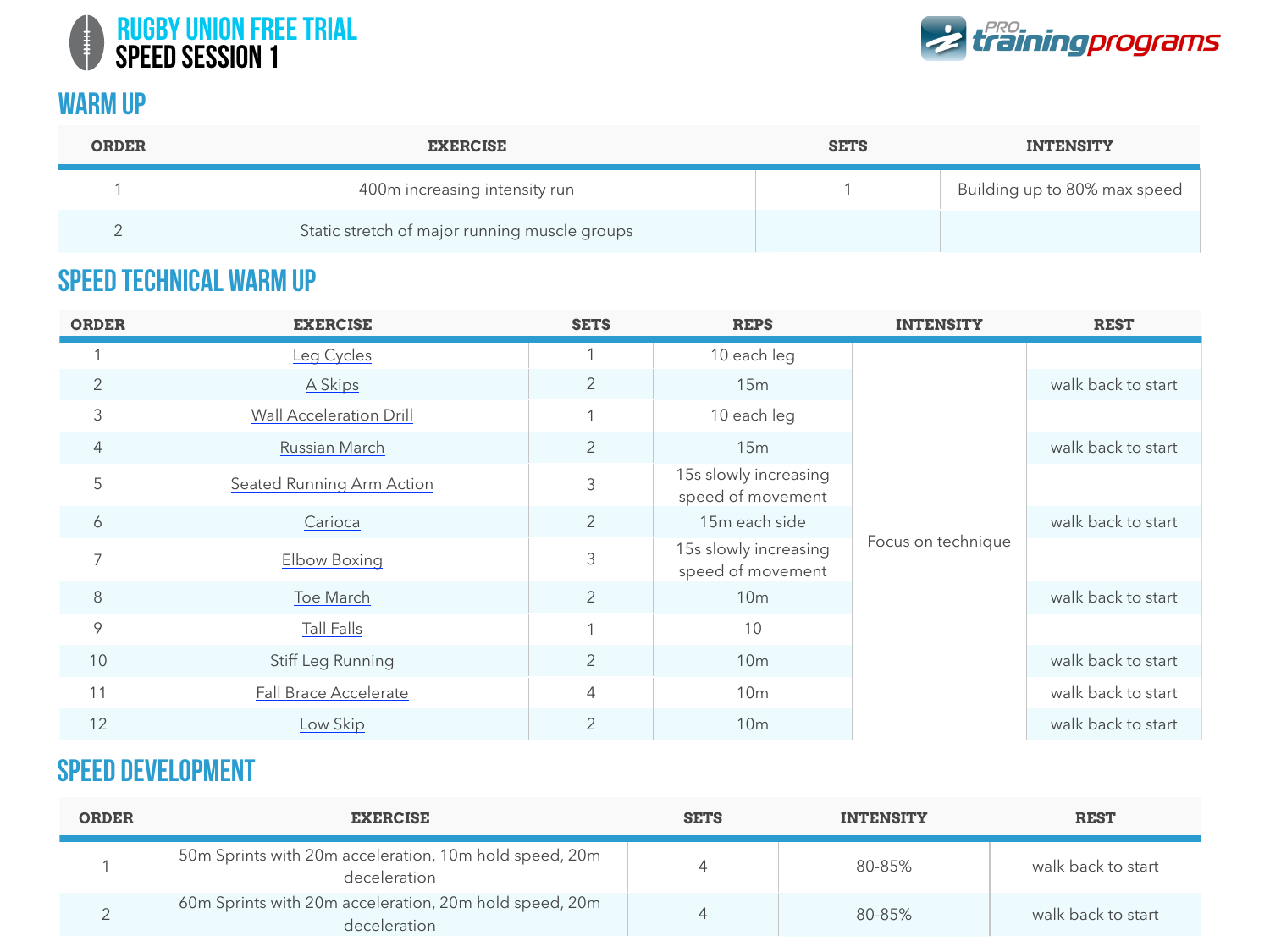



#### **WARM UP**

| <b>ORDER</b> | <b>EXERCISE</b>                               | <b>SETS</b> | <b>INTENSITY</b>             |
|--------------|-----------------------------------------------|-------------|------------------------------|
|              | 400m increasing intensity run                 |             | Building up to 80% max speed |
|              | Static stretch of major running muscle groups |             |                              |

#### Speed Technical Warm Up

| <b>ORDER</b>   | <b>EXERCISE</b>                  | <b>SETS</b>    | <b>REPS</b>                                | <b>INTENSITY</b>   | <b>REST</b>        |
|----------------|----------------------------------|----------------|--------------------------------------------|--------------------|--------------------|
|                | Leg Cycles                       |                | 10 each leg                                |                    |                    |
| $\overline{2}$ | A Skips                          | 2              | 15m                                        |                    | walk back to start |
| 3              | <b>Wall Acceleration Drill</b>   |                | 10 each leg                                |                    |                    |
| $\overline{4}$ | Russian March                    | 2              | 15m                                        |                    | walk back to start |
| 5              | <b>Seated Running Arm Action</b> | 3              | 15s slowly increasing<br>speed of movement |                    |                    |
| 6              | Carioca                          | 2              | 15m each side                              |                    | walk back to start |
| 7              | <b>Elbow Boxing</b>              | $\mathfrak{Z}$ | 15s slowly increasing<br>speed of movement | Focus on technique |                    |
| 8              | Toe March                        | 2              | 10 <sub>m</sub>                            |                    | walk back to start |
| $\circ$        | Tall Falls                       |                | 10                                         |                    |                    |
| 10             | <b>Stiff Leg Running</b>         | $\overline{2}$ | 10 <sub>m</sub>                            |                    | walk back to start |
| 11             | Fall Brace Accelerate            | $\overline{4}$ | 10 <sub>m</sub>                            |                    | walk back to start |
| 12             | Low Skip                         | 2              | 10 <sub>m</sub>                            |                    | walk back to start |

#### Speed Development

| <b>ORDER</b> | <b>EXERCISE</b>                         | <b>SETS</b> | <b>REPS</b> | <b>INTENSITY</b>                                     | <b>REST</b>      |
|--------------|-----------------------------------------|-------------|-------------|------------------------------------------------------|------------------|
|              | <b>Rugby Union Agility Box</b>          |             |             | 100% - aim to beat your $ $<br>time with each effort | 90s between SETS |
|              | <b>Rugby Union Agility Box Advanced</b> |             |             | 100% - aim to beat your<br>time with each effort     | 90s between SETS |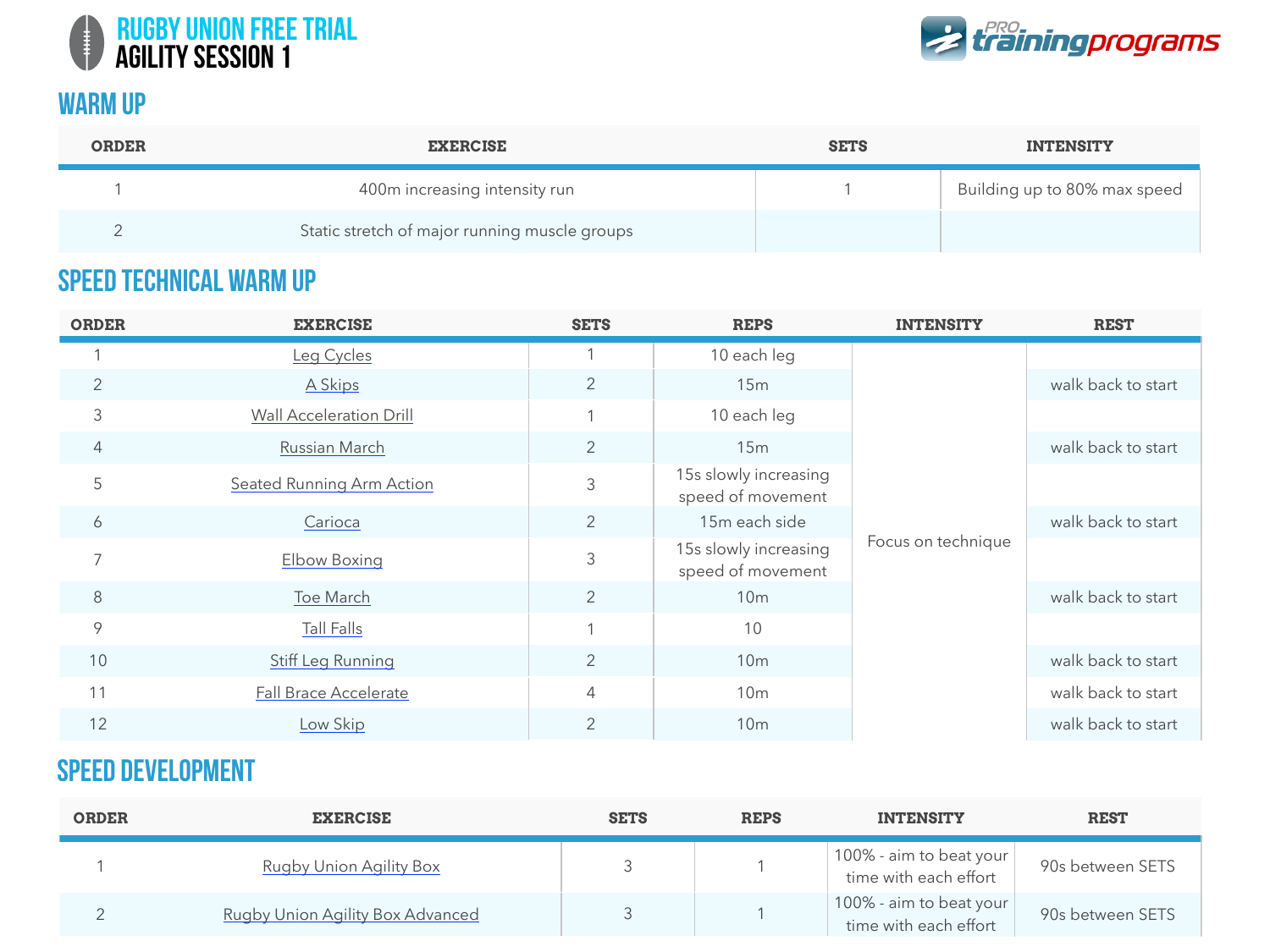



## aerobic CONDITIONING 1

| <b>ORDER</b>   | <b>EXERCISE</b>                                                                                  | <b>SETS</b>    | <b>REPS</b>                                  | <b>INTENSITY</b>                                                                                                                                                                                                  | <b>REST</b>       |
|----------------|--------------------------------------------------------------------------------------------------|----------------|----------------------------------------------|-------------------------------------------------------------------------------------------------------------------------------------------------------------------------------------------------------------------|-------------------|
| $\overline{ }$ | General dynamic warm up -<br>including hip swings and fast<br>strides with no static stretching. |                |                                              |                                                                                                                                                                                                                   |                   |
| $\overline{2}$ | <b>MAS Grids</b><br>Run around the outside of a grid<br>(rectangle)                              | $\overline{2}$ | 4 laps per set - 15s per<br>side of the grid | Guidelines for grid sizes are below:<br>Outside Backs 64m X 45m to 70m X 45m<br>Halfs 62m X 43m to 68m X 45m<br>Back Row 63m X 44m to 69m X 45m<br>Front Row 60m X 42m to 66m X 45m<br>Increase grid size as able | 2min between SETS |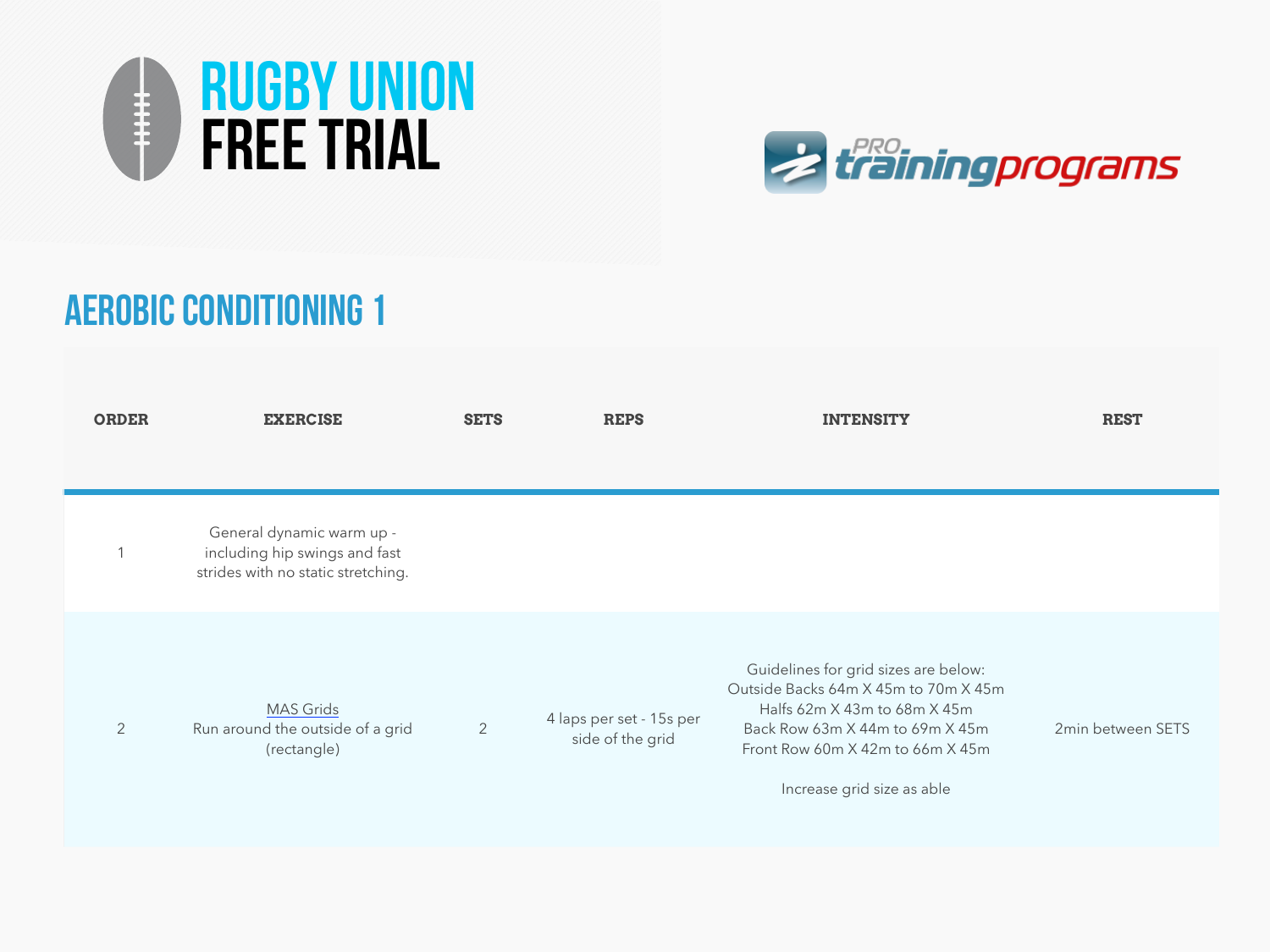



## anaerobic CONDITIONING 1

| <b>ORDER</b>   | <b>EXERCISE</b>                                                                                  | <b>SETS</b> | <b>REPS</b> | <b>INTENSITY</b>                                | <b>REST</b>                          |
|----------------|--------------------------------------------------------------------------------------------------|-------------|-------------|-------------------------------------------------|--------------------------------------|
|                |                                                                                                  |             |             |                                                 |                                      |
| $\mathbf 1$    | General dynamic warm up -<br>including hip swings and fast<br>strides with no static stretching. |             |             |                                                 |                                      |
| $\overline{2}$ | 30s Sprints                                                                                      | 3           | $8\,$       | 100%<br>Aim to increase length with each sprint | 10s between REPS<br>90s between SETS |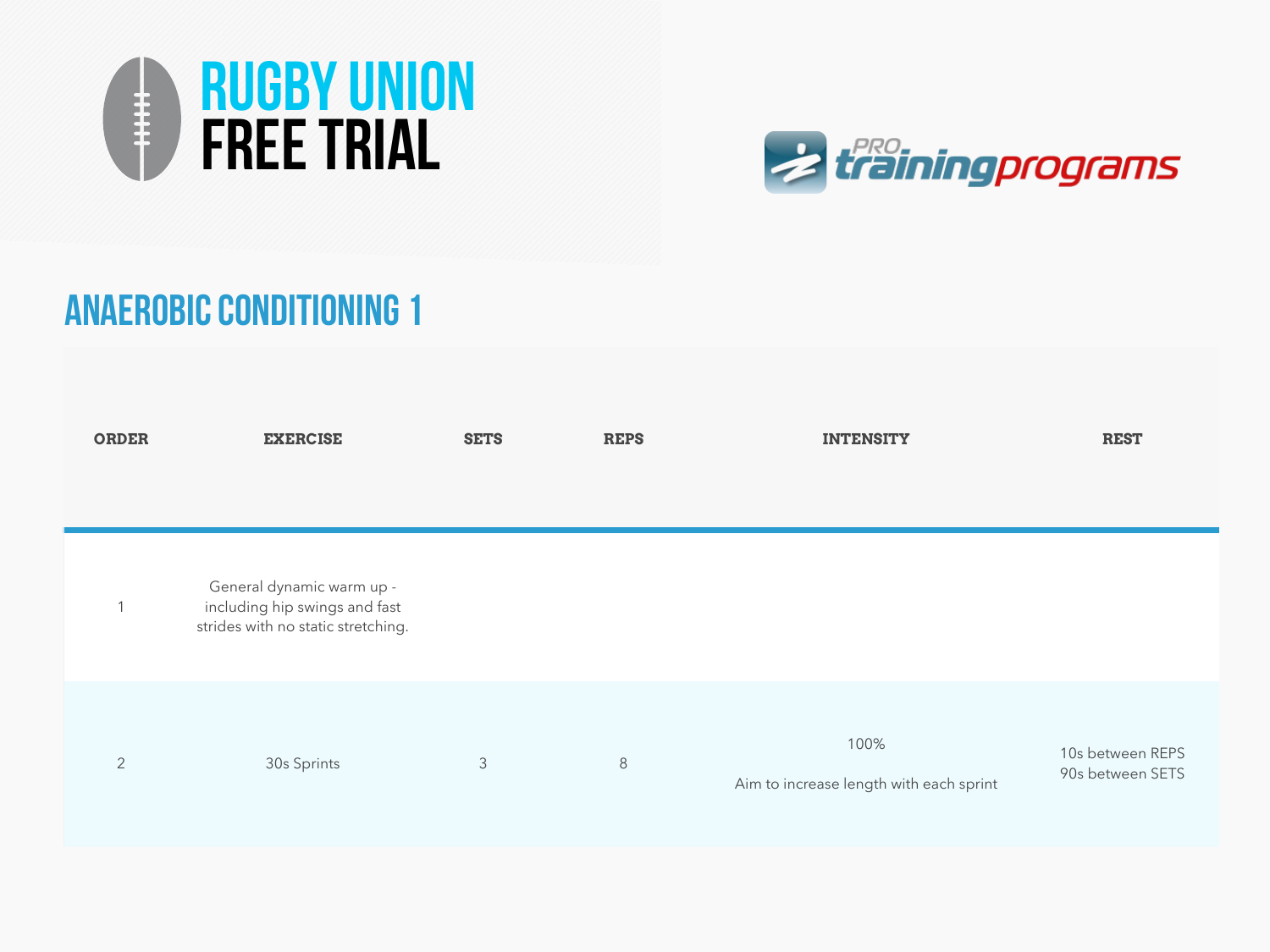



#### warm up and functional movements

| <b>ORDER</b> | <b>EXERCISE</b>             | <b>SETS</b> | <b>REPS</b> | <b>LOAD</b> | <b>REST</b>           |
|--------------|-----------------------------|-------------|-------------|-------------|-----------------------|
|              | Romanian Deadlifts          |             |             | Bar only    | No rest<br>Continuous |
|              | <b>Standing Hip Circles</b> |             |             | <b>BWT</b>  | No rest<br>Continuous |

#### strength & power

| <b>ORDER</b> | <b>EXERCISE</b>         | <b>SETS</b>    | <b>REPS</b>    | <b>LOAD</b>                            | <b>REST</b>       |
|--------------|-------------------------|----------------|----------------|----------------------------------------|-------------------|
| Superset     | Power Cleans            | $\overline{7}$ | 3              | bar only<br>55%,65%,75%<br>85%,85%,85% |                   |
|              | 3 Small Hurdle Jumps    |                | $\mathfrak{Z}$ | Small hurdles                          |                   |
| Superset     | <b>Back Squats</b>      | $\overline{4}$ | 5              | 55%,65%,75%<br>85%                     |                   |
|              | Reverse Hypers          |                | $\,8\,$        | <b>BWT</b>                             | 2min between SETS |
| Superset     | <b>Bench Press</b>      | $\overline{4}$ | 5              | 55%,65%,75%<br>85%                     |                   |
|              | <b>Bulgarian Squats</b> |                | 8              | Bar only                               |                   |
| Superset     | <b>Military Press</b>   | $\overline{4}$ | 5              | 55%,65%,75%<br>85%                     |                   |
|              | Floor Angels            |                | $8\,$          | <b>BWT</b>                             |                   |

#### **CORE STABILITY**

| <b>ORDER</b>     | <b>EXERCISE</b>     | <b>SETS</b> | <b>REPS</b> | <b>LOAD</b> | <b>REST</b>           |
|------------------|---------------------|-------------|-------------|-------------|-----------------------|
|                  | Bar Rollouts        | ◡           | ◡           | <b>BWT</b>  | No rest<br>Continuous |
| $\leftharpoonup$ | Supine Lumbar Rolls |             |             | <b>BWT</b>  | No rest<br>Continuous |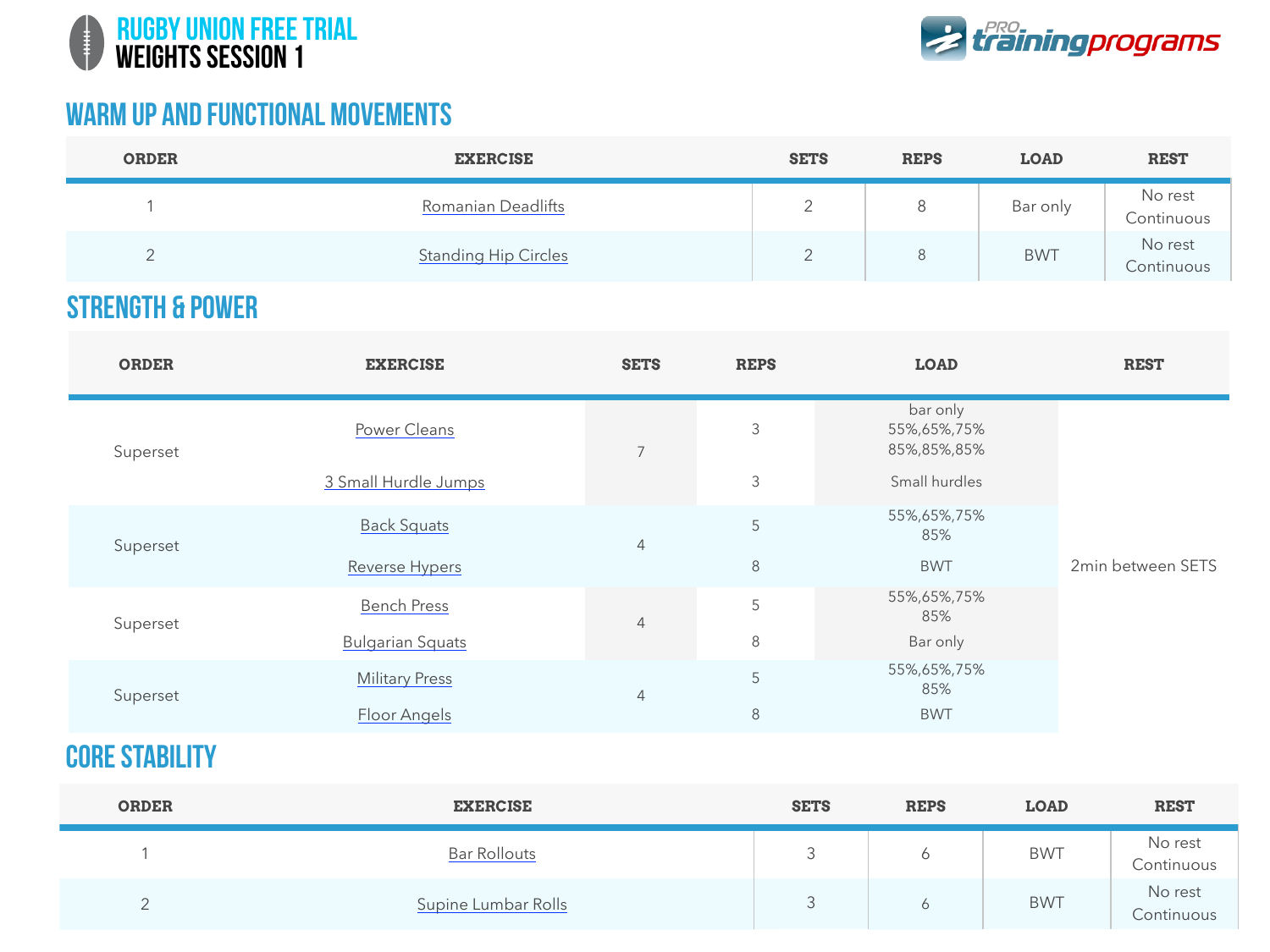



#### warm up and functional movements

| <b>ORDER</b> | <b>EXERCISE</b> | <b>SETS</b> | <b>REPS</b> | <b>LOAD</b> | <b>REST</b>           |
|--------------|-----------------|-------------|-------------|-------------|-----------------------|
|              | Overhead Squats | <u>_</u>    |             | Bar only    | No rest<br>Continuous |
|              | Hindu Push Ups  | _           |             | <b>BWT</b>  | No rest<br>Continuous |

#### strength & power

| <b>ORDER</b> | <b>EXERCISE</b>                                      | <b>SETS</b>    | <b>REPS</b> | <b>LOAD</b>                                            | <b>REST</b>       |
|--------------|------------------------------------------------------|----------------|-------------|--------------------------------------------------------|-------------------|
| Superset     | <b>Wide Grip High Pull</b><br><b>Small Box Jumps</b> | $\overline{7}$ | 3<br>3      | bar only<br>55%,65%,75%<br>85%, 85%, 85%<br>$0.5m$ box |                   |
| Superset     | Deadlift<br><b>GHG</b>                               | $\overline{4}$ | 5<br>8      | 55%,65%,75%<br>85%<br><b>BWT</b>                       |                   |
| Superset     | <b>Bench Press</b><br>Hand Clap Push Ups             | $\overline{4}$ | 5<br>8      | 55%,65%,75%<br>85%<br><b>BWT</b>                       | 2min between SETS |
| Superset     | Weighted Chin Ups                                    |                | 5           | 55%,65%,75%<br>85%                                     |                   |
|              | Dumbbell Internal & External Shoulder<br>Rotations   | $\overline{4}$ | 8           | $2.5-5kg$                                              |                   |

#### core stability

| <b>ORDER</b> | <b>EXERCISE</b>                  | <b>SETS</b> | <b>REPS</b> | <b>LOAD</b> | <b>REST</b>                 |
|--------------|----------------------------------|-------------|-------------|-------------|-----------------------------|
|              | <u>Hanging Leg Raises</u>        |             |             | <b>BWT</b>  | 1min between<br><b>SETS</b> |
| <u>_</u>     | <b>Standing Plate Wood Chops</b> | $\sim$      | 8           | 5kg         | 1min between<br><b>SETS</b> |